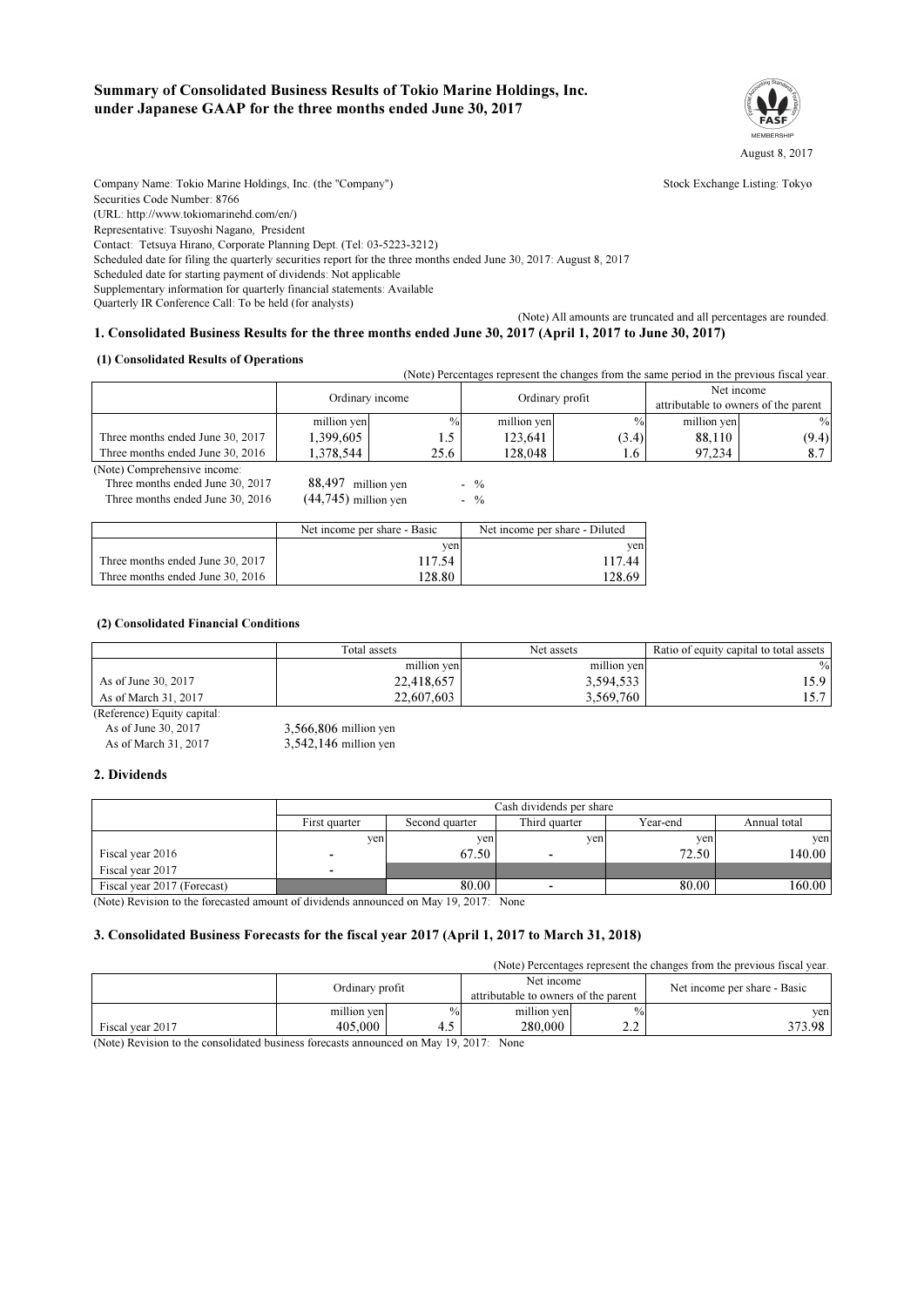#### \*Notes

(1) Changes in significant subsidiaries of the Company (changes in Specified Subsidiaries that resulted in changes in the scope of consolidation) during the three months ended June 30, 2017: None

(2) Adoption of accounting methods that are specific to quarterly consolidated financial reports: None

(3) Changes in accounting policies, changes in accounting estimates, and retrospective restatements

- (a) Changes in accounting policies to reflect amendments of accounting standards and related matters: None
- (b) Changes in accounting policies other than (a): None
- (c) Changes in accounting estimates: None
- (d) Retrospective restatements: None

(4) Number of shares issued (common stock)

| (a) Total number of shares issued (including treasury stock) |                    |
|--------------------------------------------------------------|--------------------|
| As of June 30, 2017                                          | 753,024,375 shares |
| As of March 31, 2017                                         | 753,024,375 shares |
| (b) Number of treasury stock held                            |                    |
| As of June 30, 2017                                          | 4,644,464 shares   |
| As of March 31, 2017                                         | 2,912,404 shares   |
| (c) Average number of shares outstanding                     |                    |
| During the three months ended June 30, 2017                  | 749,622,312 shares |
| During the three months ended June 30, 2016                  | 754,916,669 shares |
|                                                              |                    |

\*This "Summary of Consolidated Business Results" is outside the scope of the external auditor's quarterly review.

#### \*Notes concerning the business forecasts and other items

Any business forecasts contained in this document are based on the information available to the Company as of the date of the release of this document and certain assumptions, and actual results may materially differ from the forecasts depending on various factors.